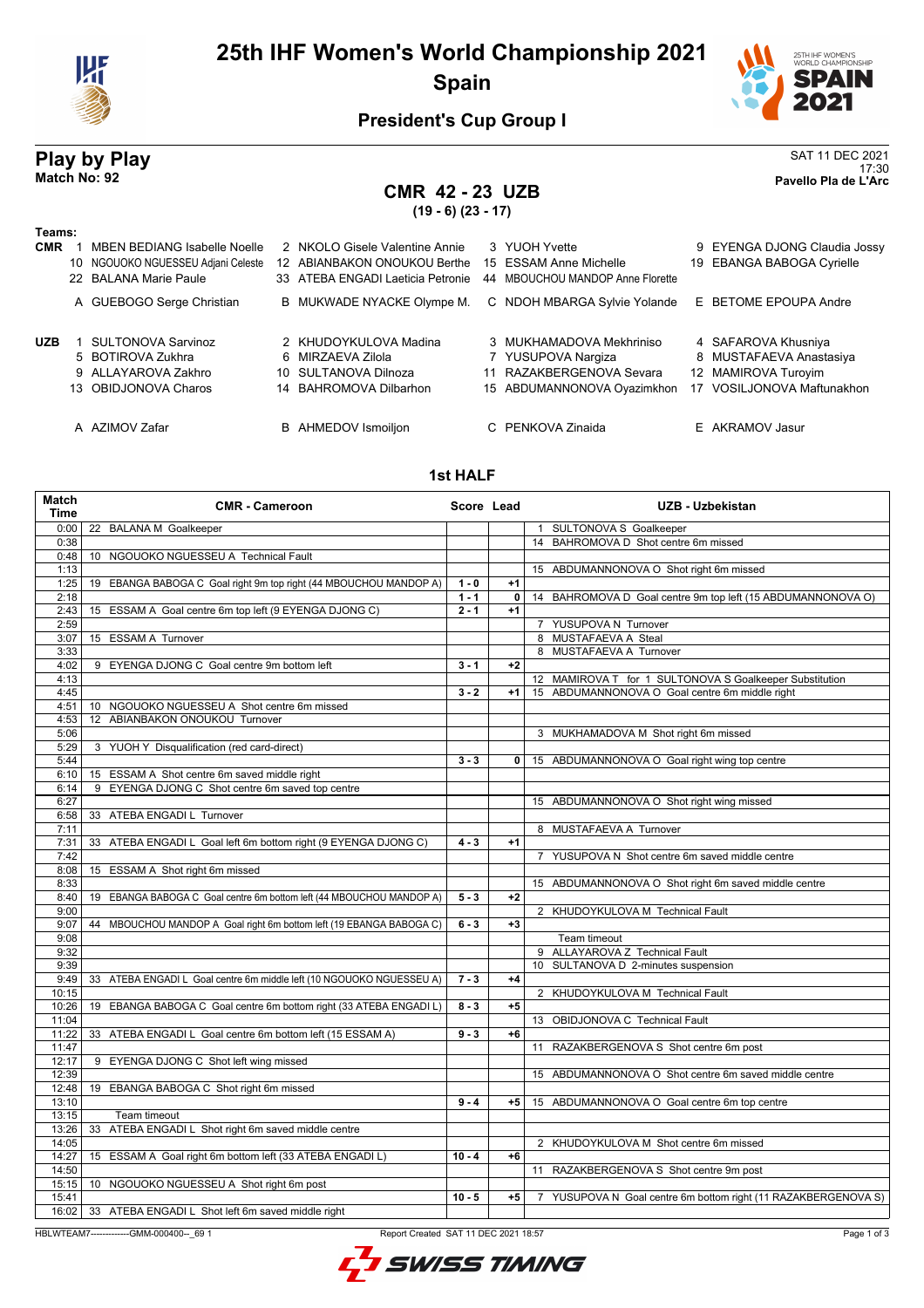

**25th IHF Women's World Championship 2021 Spain**



# **President's Cup Group I**

# **Play by Play**<br>Match No: 92<br>Pavello Pla de L'Arc

17:30 **Match No: 92 Pavello Pla de L'Arc**

### **CMR 42 - 23 UZB (19 - 6) (23 - 17)**

**1st HALF**

| 15 ABDUMANNONOVA O Shot right 6m saved middle left<br>16:38<br>33 ATEBA ENGADI L 7m received<br>16:53<br>8 MUSTAFAEVA A 7m caused<br>16:53<br>8 MUSTAFAEVA A 2-minutes suspension<br>33 ATEBA ENGADI L Penalty shot saved middle left<br>16:53<br>10 NGOUOKO NGUESSEU A Goal right 6m middle left<br>$11 - 5$<br>$+6$<br>17:03<br>17:54<br>15 ABDUMANNONOVA O Shot centre 9m saved bottom right<br>2 NKOLO G Goal left wing top right (19 EBANGA BABOGA C)<br>$12 - 5$<br>$+7$<br>18:22<br>17 VOSILJONOVA M Shot centre 6m saved middle left<br>18:49<br>9 EYENGA DJONG C Shot centre 6m missed<br>19:10<br>$12 - 6$<br>9 ALLAYAROVA Z Goal left wing middle right (11 RAZAKBERGENOVA S)<br>19:41<br>$+6$<br>2 NKOLO G Technical Fault<br>19:58<br>20:25<br>15 ABDUMANNONOVA O Technical Fault<br>$13 - 6$<br>$+7$<br>20:43<br>33 ATEBA ENGADI L Goal left 6m top right (15 ESSAM A)<br>21:18<br>2 KHUDOYKULOVA M Technical Fault<br>19 EBANGA BABOGA C Goal right wing bottom left (33 ATEBA ENGADI L)<br>$14 - 6$<br>$+8$<br>21:47<br>22:29<br>9 ALLAYAROVA Z Shot left wing saved middle right<br>9 EYENGA DJONG C Goal left 6m middle right (19 EBANGA BABOGA C)<br>$15 - 6$<br>$+9$<br>22:51<br>11 RAZAKBERGENOVA S Technical Fault<br>23:25<br>33 ATEBA ENGADI L Goal centre 6m bottom left (15 ESSAM A)<br>$16 - 6$<br>23:46<br>$+10$<br>14 BAHROMOVA D Turnover<br>24:12<br>19 EBANGA BABOGA C Shot right wing saved middle left<br>24:20<br>24:46<br>7 YUSUPOVA N 2-minutes suspension<br>25:00<br>15 ESSAM A Shot right 6m missed<br>25:26<br>2 KHUDOYKULOVA M Shot centre 6m saved bottom left<br>25:43<br>33 ATEBA ENGADI L Goal centre 6m bottom left (15 ESSAM A)<br>$17 - 6$<br>$+11$<br>26:34<br>14 BAHROMOVA D Shot left 6m saved top right<br>10 NGOUOKO NGUESSEU A Goal right 6m bottom left<br>26:54<br>$18 - 6$<br>$+12$<br>19 EBANGA BABOGA C Block<br>14 BAHROMOVA D Shot centre 6m blocked<br>27:31<br>27:43<br>14 BAHROMOVA D Shot centre 6m saved middle left<br>33 ATEBA ENGADI L Goal centre 6m middle centre<br>$19 - 6$<br>$+13$<br>28:09<br>28:19<br>1 SULTONOVA S for 12 MAMIROVA T Goalkeeper Substitution<br>17 VOSILJONOVA M Shot right 6m post<br>28:41<br>19 EBANGA BABOGA C Turnover<br>29:19<br>9 ALLAYAROVA Z Turnover<br>29:26 | <b>Match</b><br>Time | <b>CMR - Cameroon</b> | Score Lead | UZB - Uzbekistan |
|-------------------------------------------------------------------------------------------------------------------------------------------------------------------------------------------------------------------------------------------------------------------------------------------------------------------------------------------------------------------------------------------------------------------------------------------------------------------------------------------------------------------------------------------------------------------------------------------------------------------------------------------------------------------------------------------------------------------------------------------------------------------------------------------------------------------------------------------------------------------------------------------------------------------------------------------------------------------------------------------------------------------------------------------------------------------------------------------------------------------------------------------------------------------------------------------------------------------------------------------------------------------------------------------------------------------------------------------------------------------------------------------------------------------------------------------------------------------------------------------------------------------------------------------------------------------------------------------------------------------------------------------------------------------------------------------------------------------------------------------------------------------------------------------------------------------------------------------------------------------------------------------------------------------------------------------------------------------------------------------------------------------------------------------------------------------------------------------------------------------------------------------------------------------------------------------------------------------------------------------------------------------------|----------------------|-----------------------|------------|------------------|
|                                                                                                                                                                                                                                                                                                                                                                                                                                                                                                                                                                                                                                                                                                                                                                                                                                                                                                                                                                                                                                                                                                                                                                                                                                                                                                                                                                                                                                                                                                                                                                                                                                                                                                                                                                                                                                                                                                                                                                                                                                                                                                                                                                                                                                                                         |                      |                       |            |                  |
|                                                                                                                                                                                                                                                                                                                                                                                                                                                                                                                                                                                                                                                                                                                                                                                                                                                                                                                                                                                                                                                                                                                                                                                                                                                                                                                                                                                                                                                                                                                                                                                                                                                                                                                                                                                                                                                                                                                                                                                                                                                                                                                                                                                                                                                                         |                      |                       |            |                  |
|                                                                                                                                                                                                                                                                                                                                                                                                                                                                                                                                                                                                                                                                                                                                                                                                                                                                                                                                                                                                                                                                                                                                                                                                                                                                                                                                                                                                                                                                                                                                                                                                                                                                                                                                                                                                                                                                                                                                                                                                                                                                                                                                                                                                                                                                         |                      |                       |            |                  |
|                                                                                                                                                                                                                                                                                                                                                                                                                                                                                                                                                                                                                                                                                                                                                                                                                                                                                                                                                                                                                                                                                                                                                                                                                                                                                                                                                                                                                                                                                                                                                                                                                                                                                                                                                                                                                                                                                                                                                                                                                                                                                                                                                                                                                                                                         |                      |                       |            |                  |
|                                                                                                                                                                                                                                                                                                                                                                                                                                                                                                                                                                                                                                                                                                                                                                                                                                                                                                                                                                                                                                                                                                                                                                                                                                                                                                                                                                                                                                                                                                                                                                                                                                                                                                                                                                                                                                                                                                                                                                                                                                                                                                                                                                                                                                                                         |                      |                       |            |                  |
|                                                                                                                                                                                                                                                                                                                                                                                                                                                                                                                                                                                                                                                                                                                                                                                                                                                                                                                                                                                                                                                                                                                                                                                                                                                                                                                                                                                                                                                                                                                                                                                                                                                                                                                                                                                                                                                                                                                                                                                                                                                                                                                                                                                                                                                                         |                      |                       |            |                  |
|                                                                                                                                                                                                                                                                                                                                                                                                                                                                                                                                                                                                                                                                                                                                                                                                                                                                                                                                                                                                                                                                                                                                                                                                                                                                                                                                                                                                                                                                                                                                                                                                                                                                                                                                                                                                                                                                                                                                                                                                                                                                                                                                                                                                                                                                         |                      |                       |            |                  |
|                                                                                                                                                                                                                                                                                                                                                                                                                                                                                                                                                                                                                                                                                                                                                                                                                                                                                                                                                                                                                                                                                                                                                                                                                                                                                                                                                                                                                                                                                                                                                                                                                                                                                                                                                                                                                                                                                                                                                                                                                                                                                                                                                                                                                                                                         |                      |                       |            |                  |
|                                                                                                                                                                                                                                                                                                                                                                                                                                                                                                                                                                                                                                                                                                                                                                                                                                                                                                                                                                                                                                                                                                                                                                                                                                                                                                                                                                                                                                                                                                                                                                                                                                                                                                                                                                                                                                                                                                                                                                                                                                                                                                                                                                                                                                                                         |                      |                       |            |                  |
|                                                                                                                                                                                                                                                                                                                                                                                                                                                                                                                                                                                                                                                                                                                                                                                                                                                                                                                                                                                                                                                                                                                                                                                                                                                                                                                                                                                                                                                                                                                                                                                                                                                                                                                                                                                                                                                                                                                                                                                                                                                                                                                                                                                                                                                                         |                      |                       |            |                  |
|                                                                                                                                                                                                                                                                                                                                                                                                                                                                                                                                                                                                                                                                                                                                                                                                                                                                                                                                                                                                                                                                                                                                                                                                                                                                                                                                                                                                                                                                                                                                                                                                                                                                                                                                                                                                                                                                                                                                                                                                                                                                                                                                                                                                                                                                         |                      |                       |            |                  |
|                                                                                                                                                                                                                                                                                                                                                                                                                                                                                                                                                                                                                                                                                                                                                                                                                                                                                                                                                                                                                                                                                                                                                                                                                                                                                                                                                                                                                                                                                                                                                                                                                                                                                                                                                                                                                                                                                                                                                                                                                                                                                                                                                                                                                                                                         |                      |                       |            |                  |
|                                                                                                                                                                                                                                                                                                                                                                                                                                                                                                                                                                                                                                                                                                                                                                                                                                                                                                                                                                                                                                                                                                                                                                                                                                                                                                                                                                                                                                                                                                                                                                                                                                                                                                                                                                                                                                                                                                                                                                                                                                                                                                                                                                                                                                                                         |                      |                       |            |                  |
|                                                                                                                                                                                                                                                                                                                                                                                                                                                                                                                                                                                                                                                                                                                                                                                                                                                                                                                                                                                                                                                                                                                                                                                                                                                                                                                                                                                                                                                                                                                                                                                                                                                                                                                                                                                                                                                                                                                                                                                                                                                                                                                                                                                                                                                                         |                      |                       |            |                  |
|                                                                                                                                                                                                                                                                                                                                                                                                                                                                                                                                                                                                                                                                                                                                                                                                                                                                                                                                                                                                                                                                                                                                                                                                                                                                                                                                                                                                                                                                                                                                                                                                                                                                                                                                                                                                                                                                                                                                                                                                                                                                                                                                                                                                                                                                         |                      |                       |            |                  |
|                                                                                                                                                                                                                                                                                                                                                                                                                                                                                                                                                                                                                                                                                                                                                                                                                                                                                                                                                                                                                                                                                                                                                                                                                                                                                                                                                                                                                                                                                                                                                                                                                                                                                                                                                                                                                                                                                                                                                                                                                                                                                                                                                                                                                                                                         |                      |                       |            |                  |
|                                                                                                                                                                                                                                                                                                                                                                                                                                                                                                                                                                                                                                                                                                                                                                                                                                                                                                                                                                                                                                                                                                                                                                                                                                                                                                                                                                                                                                                                                                                                                                                                                                                                                                                                                                                                                                                                                                                                                                                                                                                                                                                                                                                                                                                                         |                      |                       |            |                  |
|                                                                                                                                                                                                                                                                                                                                                                                                                                                                                                                                                                                                                                                                                                                                                                                                                                                                                                                                                                                                                                                                                                                                                                                                                                                                                                                                                                                                                                                                                                                                                                                                                                                                                                                                                                                                                                                                                                                                                                                                                                                                                                                                                                                                                                                                         |                      |                       |            |                  |
|                                                                                                                                                                                                                                                                                                                                                                                                                                                                                                                                                                                                                                                                                                                                                                                                                                                                                                                                                                                                                                                                                                                                                                                                                                                                                                                                                                                                                                                                                                                                                                                                                                                                                                                                                                                                                                                                                                                                                                                                                                                                                                                                                                                                                                                                         |                      |                       |            |                  |
|                                                                                                                                                                                                                                                                                                                                                                                                                                                                                                                                                                                                                                                                                                                                                                                                                                                                                                                                                                                                                                                                                                                                                                                                                                                                                                                                                                                                                                                                                                                                                                                                                                                                                                                                                                                                                                                                                                                                                                                                                                                                                                                                                                                                                                                                         |                      |                       |            |                  |
|                                                                                                                                                                                                                                                                                                                                                                                                                                                                                                                                                                                                                                                                                                                                                                                                                                                                                                                                                                                                                                                                                                                                                                                                                                                                                                                                                                                                                                                                                                                                                                                                                                                                                                                                                                                                                                                                                                                                                                                                                                                                                                                                                                                                                                                                         |                      |                       |            |                  |
|                                                                                                                                                                                                                                                                                                                                                                                                                                                                                                                                                                                                                                                                                                                                                                                                                                                                                                                                                                                                                                                                                                                                                                                                                                                                                                                                                                                                                                                                                                                                                                                                                                                                                                                                                                                                                                                                                                                                                                                                                                                                                                                                                                                                                                                                         |                      |                       |            |                  |
|                                                                                                                                                                                                                                                                                                                                                                                                                                                                                                                                                                                                                                                                                                                                                                                                                                                                                                                                                                                                                                                                                                                                                                                                                                                                                                                                                                                                                                                                                                                                                                                                                                                                                                                                                                                                                                                                                                                                                                                                                                                                                                                                                                                                                                                                         |                      |                       |            |                  |
|                                                                                                                                                                                                                                                                                                                                                                                                                                                                                                                                                                                                                                                                                                                                                                                                                                                                                                                                                                                                                                                                                                                                                                                                                                                                                                                                                                                                                                                                                                                                                                                                                                                                                                                                                                                                                                                                                                                                                                                                                                                                                                                                                                                                                                                                         |                      |                       |            |                  |
|                                                                                                                                                                                                                                                                                                                                                                                                                                                                                                                                                                                                                                                                                                                                                                                                                                                                                                                                                                                                                                                                                                                                                                                                                                                                                                                                                                                                                                                                                                                                                                                                                                                                                                                                                                                                                                                                                                                                                                                                                                                                                                                                                                                                                                                                         |                      |                       |            |                  |
|                                                                                                                                                                                                                                                                                                                                                                                                                                                                                                                                                                                                                                                                                                                                                                                                                                                                                                                                                                                                                                                                                                                                                                                                                                                                                                                                                                                                                                                                                                                                                                                                                                                                                                                                                                                                                                                                                                                                                                                                                                                                                                                                                                                                                                                                         |                      |                       |            |                  |
|                                                                                                                                                                                                                                                                                                                                                                                                                                                                                                                                                                                                                                                                                                                                                                                                                                                                                                                                                                                                                                                                                                                                                                                                                                                                                                                                                                                                                                                                                                                                                                                                                                                                                                                                                                                                                                                                                                                                                                                                                                                                                                                                                                                                                                                                         |                      |                       |            |                  |
|                                                                                                                                                                                                                                                                                                                                                                                                                                                                                                                                                                                                                                                                                                                                                                                                                                                                                                                                                                                                                                                                                                                                                                                                                                                                                                                                                                                                                                                                                                                                                                                                                                                                                                                                                                                                                                                                                                                                                                                                                                                                                                                                                                                                                                                                         |                      |                       |            |                  |
|                                                                                                                                                                                                                                                                                                                                                                                                                                                                                                                                                                                                                                                                                                                                                                                                                                                                                                                                                                                                                                                                                                                                                                                                                                                                                                                                                                                                                                                                                                                                                                                                                                                                                                                                                                                                                                                                                                                                                                                                                                                                                                                                                                                                                                                                         |                      |                       |            |                  |
|                                                                                                                                                                                                                                                                                                                                                                                                                                                                                                                                                                                                                                                                                                                                                                                                                                                                                                                                                                                                                                                                                                                                                                                                                                                                                                                                                                                                                                                                                                                                                                                                                                                                                                                                                                                                                                                                                                                                                                                                                                                                                                                                                                                                                                                                         |                      |                       |            |                  |
|                                                                                                                                                                                                                                                                                                                                                                                                                                                                                                                                                                                                                                                                                                                                                                                                                                                                                                                                                                                                                                                                                                                                                                                                                                                                                                                                                                                                                                                                                                                                                                                                                                                                                                                                                                                                                                                                                                                                                                                                                                                                                                                                                                                                                                                                         |                      |                       |            |                  |
|                                                                                                                                                                                                                                                                                                                                                                                                                                                                                                                                                                                                                                                                                                                                                                                                                                                                                                                                                                                                                                                                                                                                                                                                                                                                                                                                                                                                                                                                                                                                                                                                                                                                                                                                                                                                                                                                                                                                                                                                                                                                                                                                                                                                                                                                         |                      |                       |            |                  |
|                                                                                                                                                                                                                                                                                                                                                                                                                                                                                                                                                                                                                                                                                                                                                                                                                                                                                                                                                                                                                                                                                                                                                                                                                                                                                                                                                                                                                                                                                                                                                                                                                                                                                                                                                                                                                                                                                                                                                                                                                                                                                                                                                                                                                                                                         |                      |                       |            |                  |
|                                                                                                                                                                                                                                                                                                                                                                                                                                                                                                                                                                                                                                                                                                                                                                                                                                                                                                                                                                                                                                                                                                                                                                                                                                                                                                                                                                                                                                                                                                                                                                                                                                                                                                                                                                                                                                                                                                                                                                                                                                                                                                                                                                                                                                                                         |                      |                       |            |                  |

#### **2nd HALF**

| <b>Match</b><br>Time | <b>CMR - Cameroon</b>                                                                          | Score Lead |       | <b>UZB - Uzbekistan</b>                                                      |  |  |  |
|----------------------|------------------------------------------------------------------------------------------------|------------|-------|------------------------------------------------------------------------------|--|--|--|
| 30:00                | 22 BALANA M Goalkeeper                                                                         |            |       | 12 MAMIROVA T Goalkeeper                                                     |  |  |  |
| 30:21                | 33 ATEBA ENGADI L Technical Fault                                                              |            |       |                                                                              |  |  |  |
| 30:50                |                                                                                                |            |       | 14 BAHROMOVA D Shot left 6m saved top left                                   |  |  |  |
| 30:56                | 33 ATEBA ENGADI L Shot centre 6m saved middle left                                             |            |       |                                                                              |  |  |  |
| 31:33                |                                                                                                |            |       | 2 KHUDOYKULOVA M Technical Fault                                             |  |  |  |
| 31:59                | 19 EBANGA BABOGA C Goal right 9m top left (10 NGOUOKO NGUESSEU A)                              | $20 - 6$   | $+14$ |                                                                              |  |  |  |
| 32:07                |                                                                                                | $20 - 7$   | $+13$ | 14 BAHROMOVA D Goal right 6m top left                                        |  |  |  |
| 32:32                | 10 NGOUOKO NGUESSEU A Technical Fault                                                          |            |       |                                                                              |  |  |  |
| 32:54                |                                                                                                |            |       | BAHROMOVA D Shot centre 6m saved bottom right<br>14                          |  |  |  |
| 33:14                | 33 ATEBA ENGADI L Goal centre 6m middle right (19 EBANGA BABOGA C)                             | $21 - 7$   | $+14$ |                                                                              |  |  |  |
| 33:47                |                                                                                                |            |       | 17 VOSILJONOVA M Technical Fault                                             |  |  |  |
| 34:06                | 33 ATEBA ENGADI L Turnover                                                                     |            |       |                                                                              |  |  |  |
| 34:39                |                                                                                                | $21 - 8$   | $+13$ | 15 ABDUMANNONOVA O Goal right 6m top left (14 BAHROMOVA D)                   |  |  |  |
| 35:00                | 9 EYENGA DJONG C Goal centre 6m middle left (33 ATEBA ENGADI L)                                | $22 - 8$   | $+14$ |                                                                              |  |  |  |
| 35:40                |                                                                                                |            |       | 2 KHUDOYKULOVA M Shot right 6m missed                                        |  |  |  |
| 36:11                | 15 ESSAM A Technical Fault                                                                     |            |       |                                                                              |  |  |  |
| 36:19                |                                                                                                | $22 - 9$   | $+13$ | VOSILJONOVA M Goal fast break top left (2 KHUDOYKULOVA M)<br>17 <sup>2</sup> |  |  |  |
| 36:37                | 33 ATEBA ENGADI L Turnover                                                                     |            |       | 14 BAHROMOVA D Steal                                                         |  |  |  |
| 36:48                |                                                                                                |            |       | BAHROMOVA D Shot fast break post                                             |  |  |  |
| 36:56                | 15 ESSAM A Shot left 6m saved bottom left                                                      |            |       |                                                                              |  |  |  |
| 37:21                |                                                                                                | $22 - 10$  | $+12$ | 9 ALLAYAROVA Z Goal left wing bottom left (2 KHUDOYKULOVA M)                 |  |  |  |
| 37:43                | 9 EYENGA DJONG C Goal left 6m bottom left (19 EBANGA BABOGA C)                                 | $23 - 10$  | $+13$ |                                                                              |  |  |  |
| 38:06                |                                                                                                |            |       | 14 BAHROMOVA D Turnover                                                      |  |  |  |
| 38:27                | 15 ESSAM A Shot centre 6m saved middle right                                                   |            |       |                                                                              |  |  |  |
| 38:39                |                                                                                                |            |       | 9 ALLAYAROVA Z Shot left 6m saved middle centre                              |  |  |  |
| 38:49                | MBOUCHOU MANDOP A Shot right 6m saved middle left<br>44                                        |            |       |                                                                              |  |  |  |
| 38:56                |                                                                                                | $23 - 11$  | $+12$ | 7 YUSUPOVA N Goal centre 6m bottom right (15 ABDUMANNONOVA O)                |  |  |  |
| 39:22                | 33 ATEBA ENGADI L Goal centre 6m bottom left (15 ESSAM A)                                      | $24 - 11$  | $+13$ |                                                                              |  |  |  |
| 39:49                |                                                                                                | $24 - 12$  | $+12$ | BAHROMOVA D Goal left 6m middle left<br>14                                   |  |  |  |
| 40:15                | 9 EYENGA DJONG C Goal centre 6m top left                                                       | $25 - 12$  | $+13$ |                                                                              |  |  |  |
|                      | HBLWTEAM7-------------GMM-000400-- 69 1<br>Report Created SAT 11 DEC 2021 18:57<br>Page 2 of 3 |            |       |                                                                              |  |  |  |